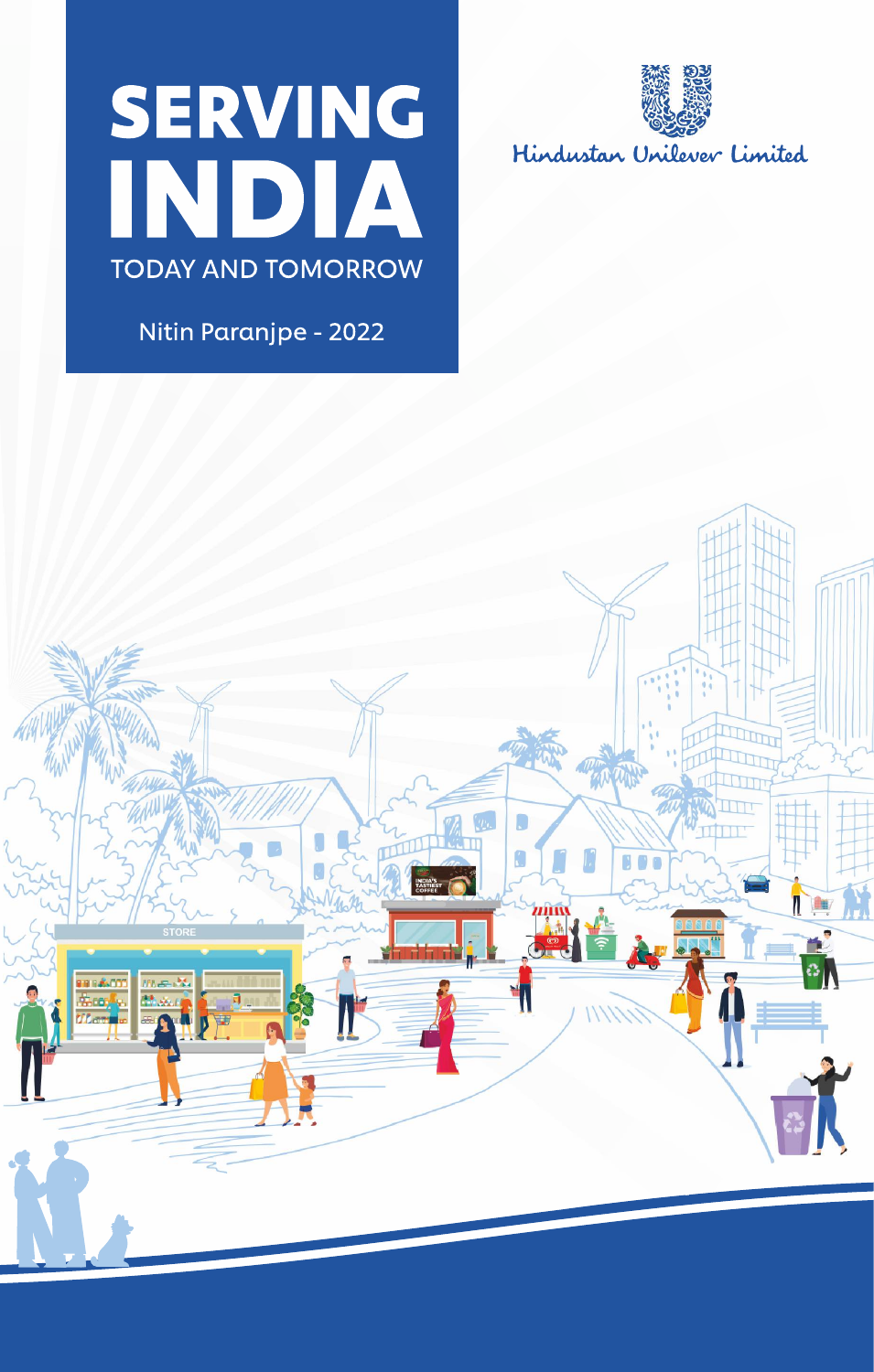#### SERVING INDIA, TODAY AND TOMORROW

was the subject of the speech, delivered by Mr Nitin Paranjpe, Chairman, Hindustan Unilever Limited, at the Annual General Meeting held on 23 June 2022.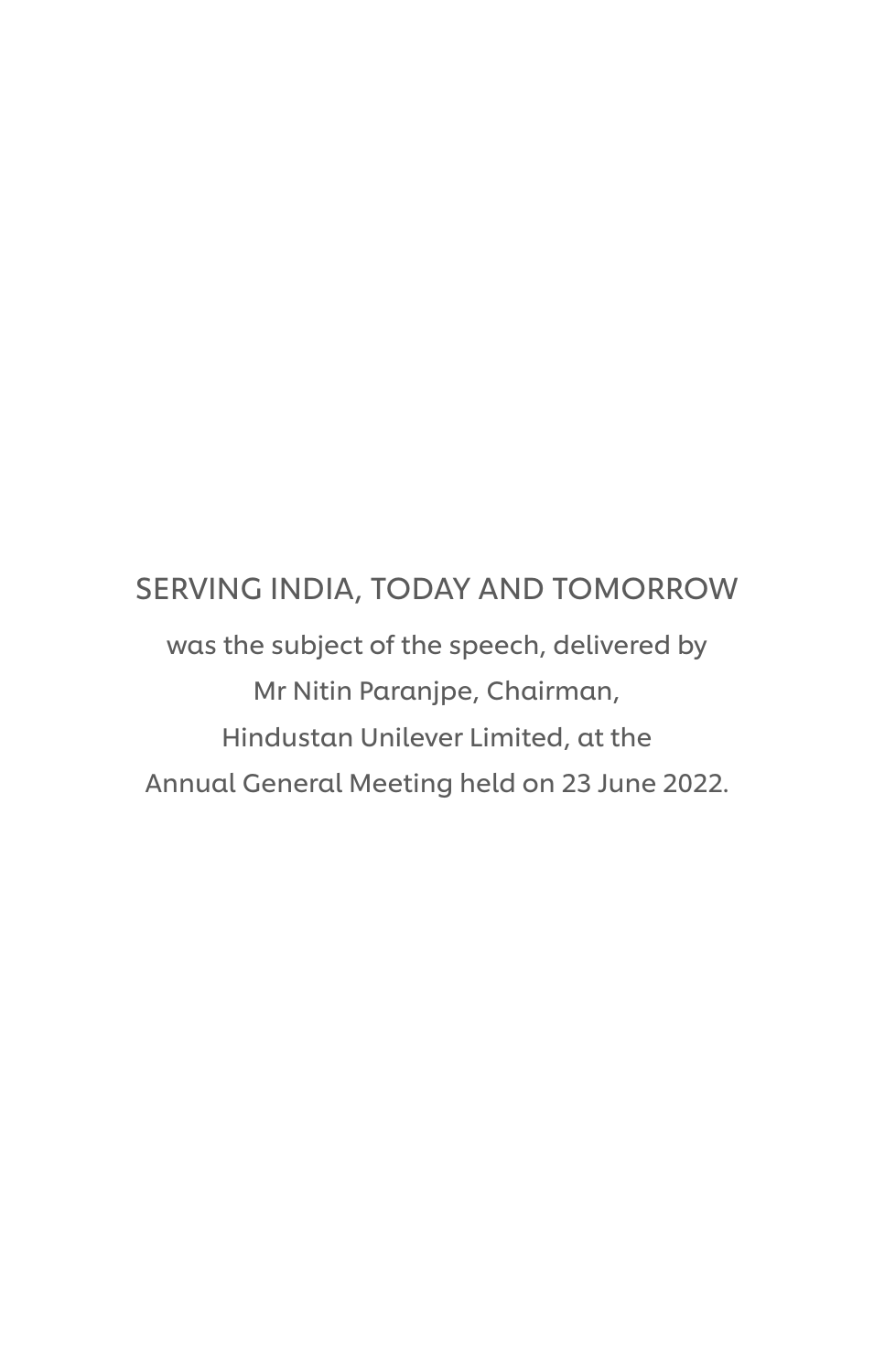# SERVING INDIA, TODAY AND TOMORROW

Circa 1987. It was a momentous year for me as I joined the erstwhile Hindustan Lever Limited, now Hindustan Unilever Limited, as a management trainee. Today, I have the honour and privilege to Chair the Board of this very institution and I feel the same excitement and pride, that I felt when I started four decades earlier.

Over the decades, the business has continuously evolved to remain relevant to changing times. However, what has remained constant are the values that form the bedrock of the Company. It is here that I have learnt that business must always have a purpose beyond profits and that "doing well by doing good" is the only way to sustainable progress – today and tomorrow.

This brings me to the topic of my first AGM speech as the Chairman – 'Serving India, Today and Tomorrow'.

#### Introduction

We live in a world full of paradoxes. On the one hand, the clarion call for fighting climate change and addressing bio-diversity loss is growing louder, while on the other the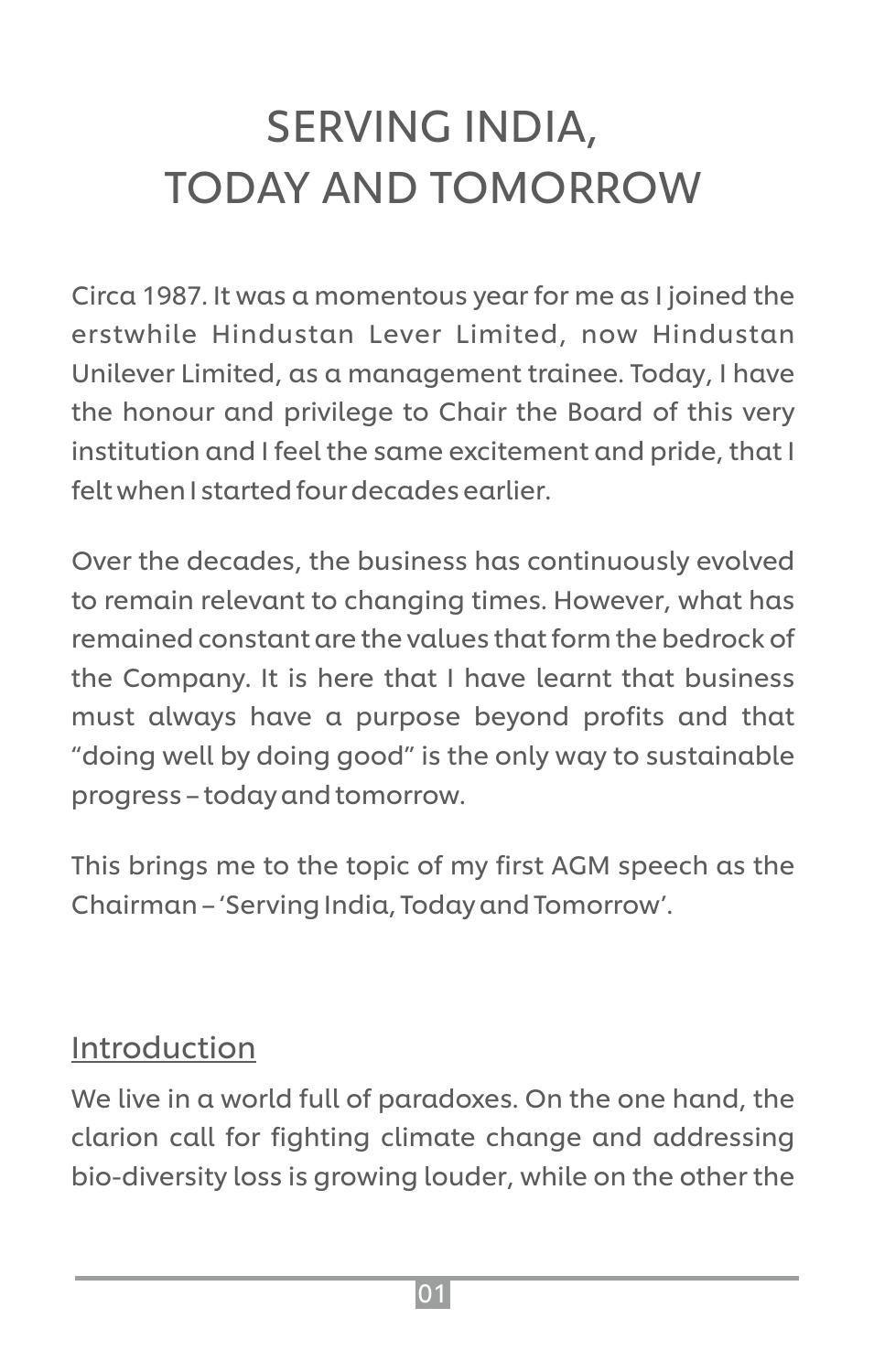green cover of our world continues to recede at a rapid rate with over 400 million hectares lost since 1990.

On the one hand, the recent pandemic highlighted the urgency for collaboration between nations, while on the other, we saw a trend away from globalisation with countries becoming more parochial.

According to an Oxfam report, quarter of a billion people will be pushed into poverty this year, even as the world's 10 richest individuals more than doubled their collective fortunes since March 2020.

The paradox exists in India as well. According to the World Inequality Report, India is among the most unequal countries in the world with the top 10% owning 63.4% of the country's total wealth while the bottom 50% owning only 5.9%.

Despite being one of the top three producers of food crops, according to the latest Global Food Policy Report, India runs the risk of having nearly 74 million of its people hungry, even by 2030.

#### India – On the Fast Track to Growth

Notwithstanding the many challenges, the India growth journey, which began prior to the pandemic, continues to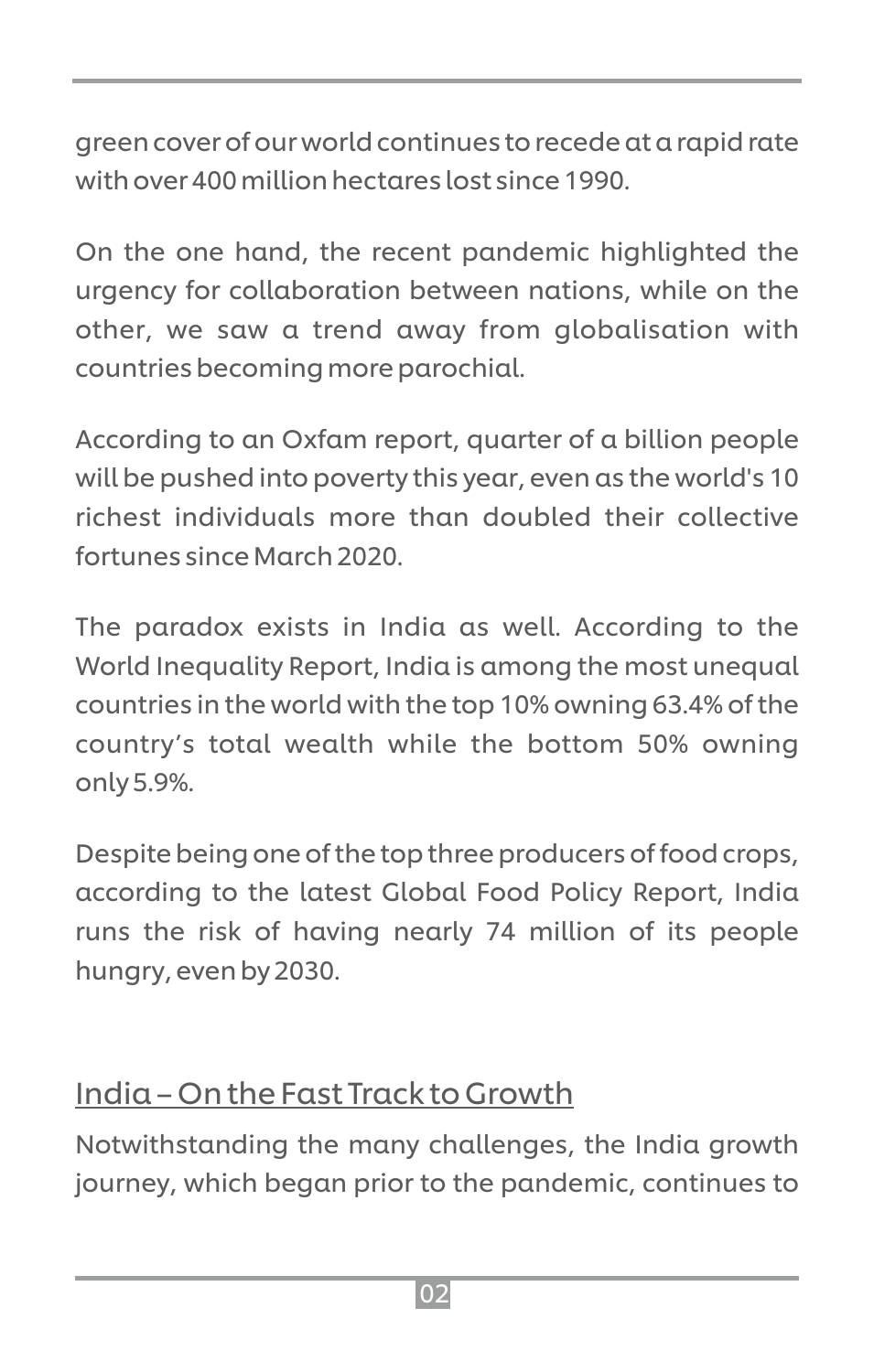be strong. According to the latest IMF Annual Review, India's swift and substantial policy responses to the pandemic underpin a rebound in growth that's touted to be one of the fastest among all major economies. India has also recently gained the second spot in the world, as a preferred manufacturing hub.

The Atmanirbhar Bharat vision articulated by Prime Minister Narendra Modi and boosted by a corresponding fiscal stimulus through a special economic package equivalent to 10% of the country's GDP, has spelt out India's growth ambitions loud and clear. Add to this the fact that India is the second-most populous country in the world with a large population of youth, an expanding and prosperous middle class, and a high rate of technology adoption – what we have is definitely the right recipe to transition from a low-income nation to a middle-income country.

To address inequality and tackle the scourge of poverty, India needs growth that is not just transformative, but also equitable and inclusive - growth that is both productivity and employment led.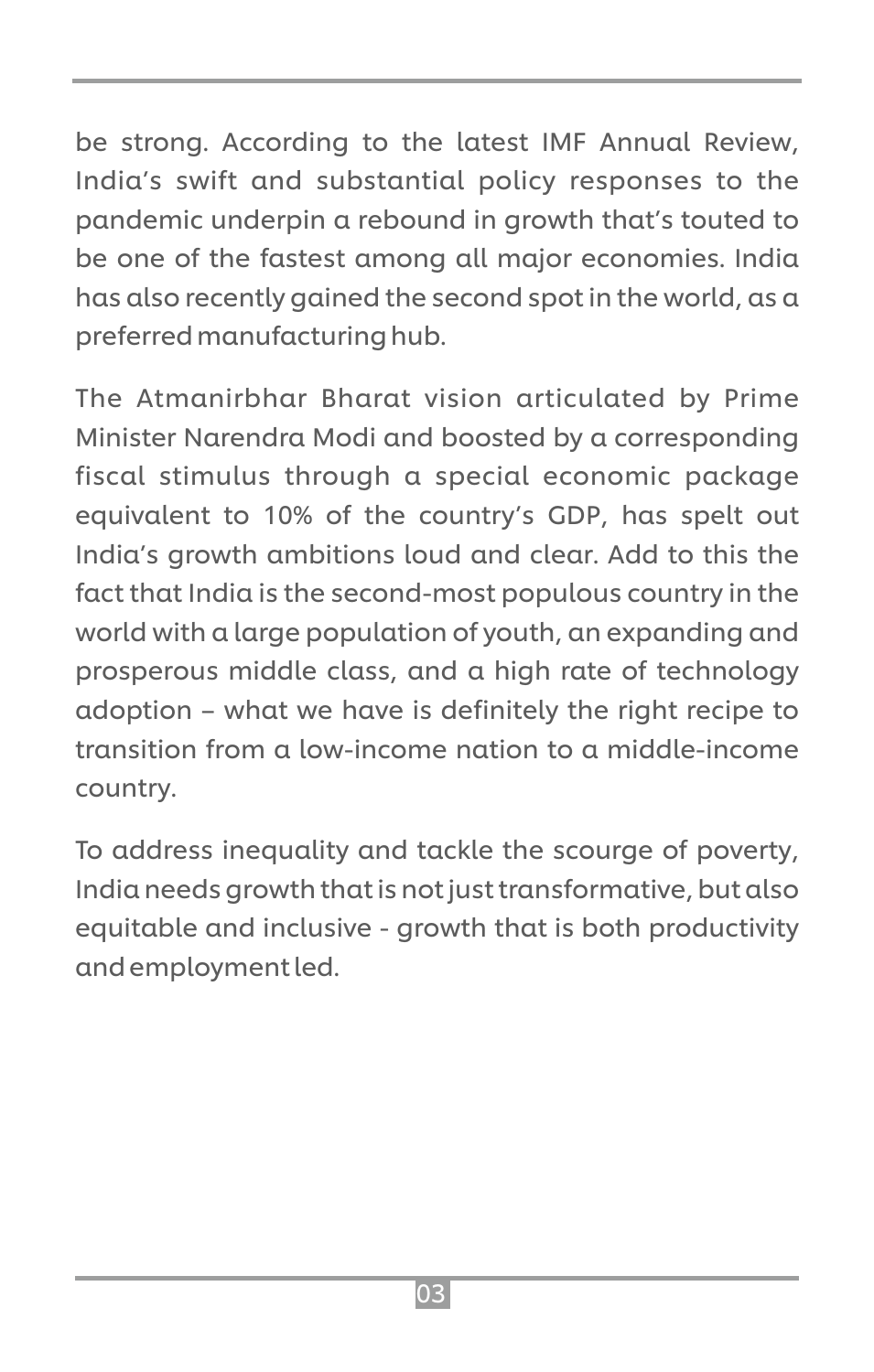#### CAPITALISING ON THE INDIA OPPORTUNITY

The India growth story needs to be built on robust foundations that will withstand the challenges of an increasingly volatile world. At the same time, we will need to ensure that accelerated growth does not come at the cost of nature.

Transform rural India: One of the biggest drivers will be the transformation of rural India. Today, nearly 60% of the country's population depends on agriculture and yet, agriculture and allied sectors only contribute about 19% to the country's GDP. This needs to change. We need to drive productivity-led growth, so that the sector is able to contribute significantly by improving output. Hypothetically, we need to aim for 30% of those engaged in agriculture to produce what 60% or more do today.

At the same time, we will need to transition people out of agriculture. We will need to ensure that there are enough employment opportunities in other sectors such as manufacturing and services.

Accelerate growth of Micro, Small and Medium Enterprises (MSMEs): The MSME segment has emerged as a vibrant and dynamic sector of India's economy with over 6.3 crore entities that employ around 12 crore people and contribute around 40% of overall exports from India. MSMEs have to play a big part in the India growth story by not only supplementing the country's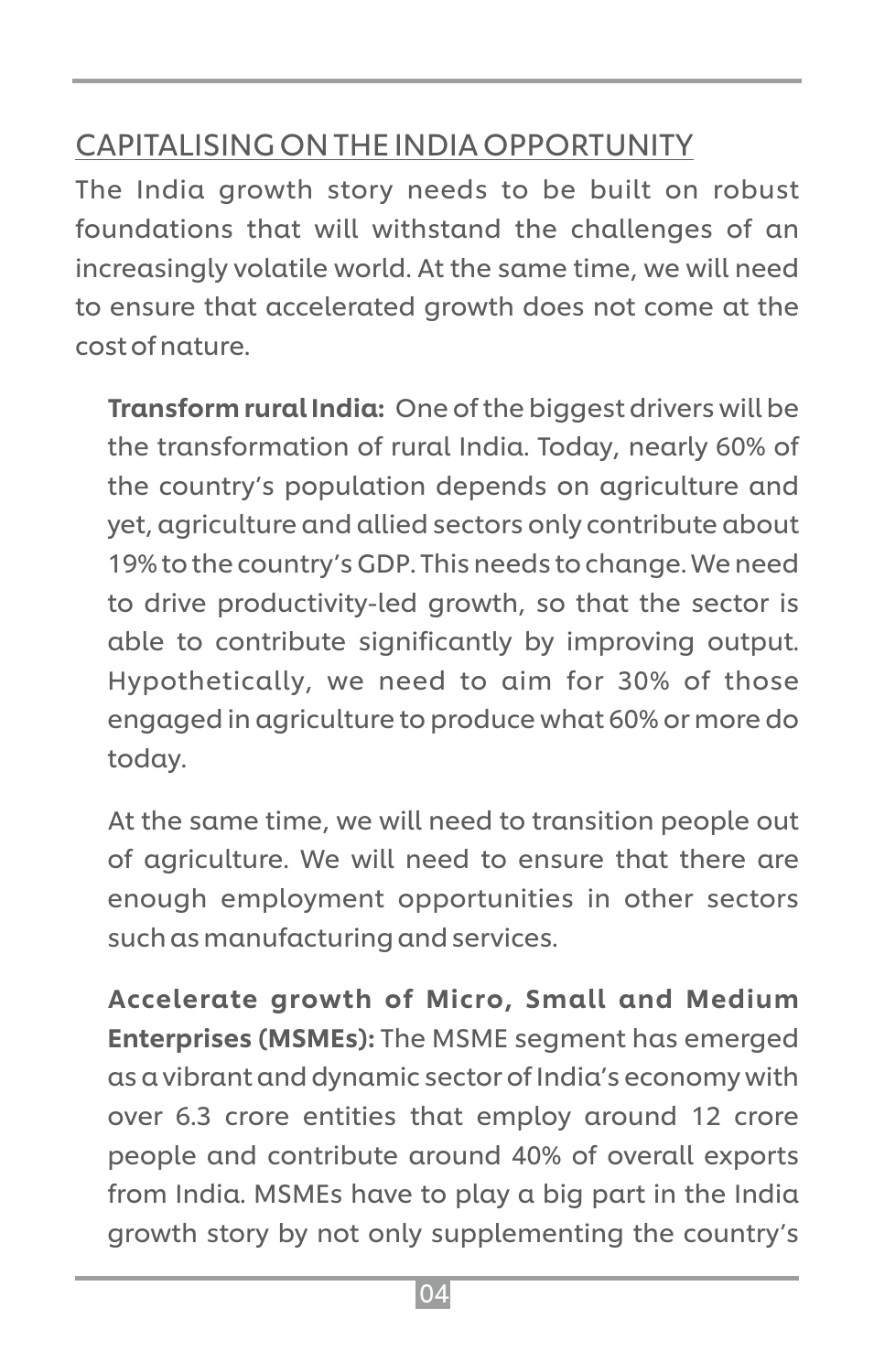GDP, but by also providing for one of the highest employment to turnover ratios.

**Strengthen infrastructure: Robust infrastructure is** vital not only for making the nation more attractive to foreign investors, but also for ensuring inclusive allround development. The government is already targeting generating up to one trillion USD worth of economic value by ramping up digital infrastructure by 2025. Initiatives such as 'Housing for All', 'Smart Cities Mission'; setting up of the National Bank for Financing Infrastructure and Development and the ₹ 100 lakh crore master plan for multi-modal connectivity are all steps in the right direction.

Create a competitive-edge in manufacturing:

Manufacturing plays a pivotal role in creating livelihoods. India's potential as a manufacturing destination is aided by a burgeoning consumer base, a young labour pool, relaxation in FDI norms, a strong technology drive, as well as the Government's PLI Scheme that has been launched with the aim to boost the manufacturing sector and is expected to attract a capex of approximately ₹ 4 trillion for the next five years.

**Drive next generation of reforms: Reforms like the** Goods and Services Tax and Insolvency and Bankruptcy Code have been game changers. Policy reforms and interventions by the government can reduce India's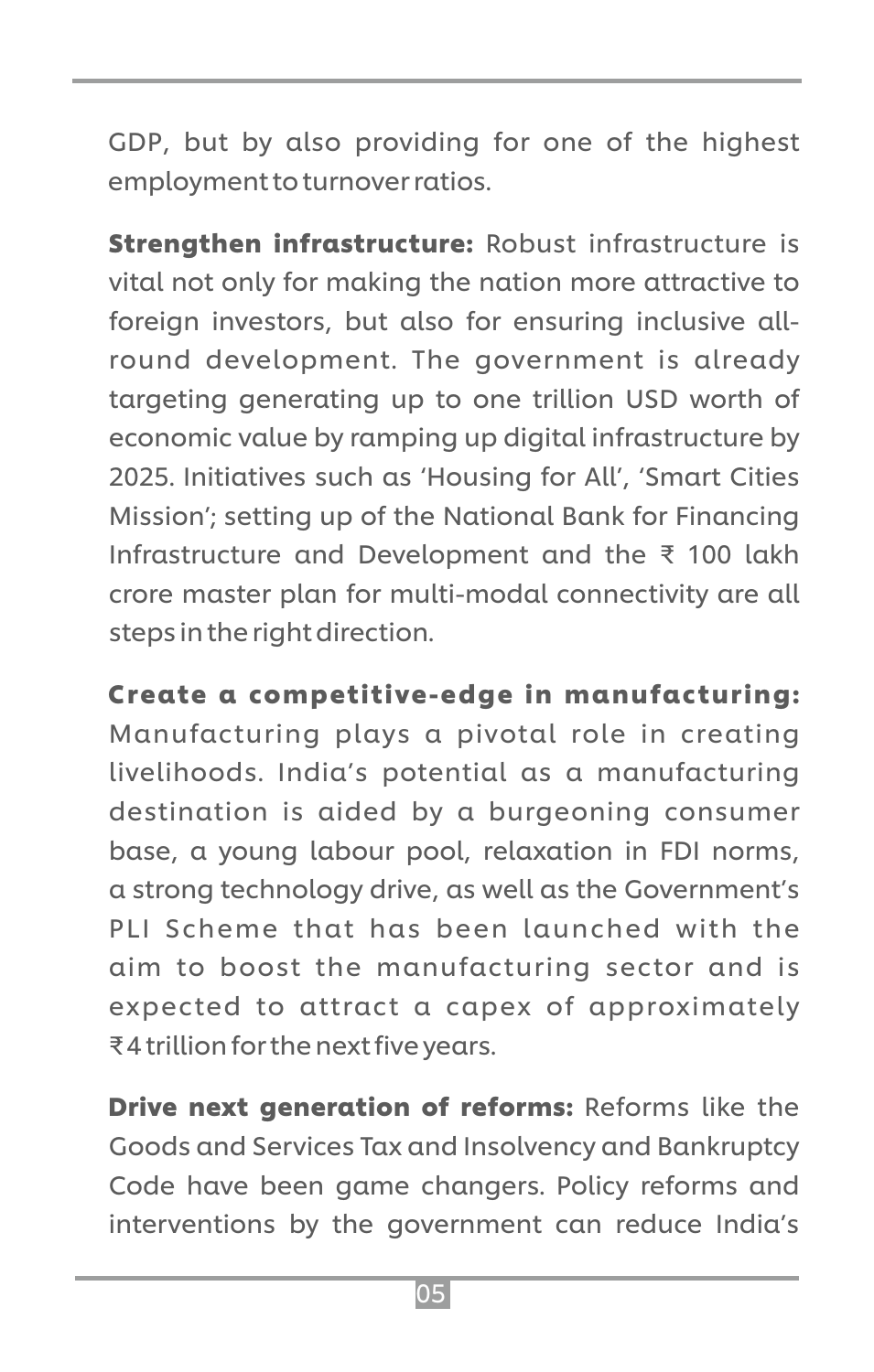dependence on imports and generate employment, contributing substantially to GDP. For instance, the government's recent push to expand the nation's palm oil production will reduce dependence on imports considerably and also help in rein in domestic oil prices. Backed by a decisive mandate and with a reformist outlook, the government should press the pedal on next generation of reforms in areas of raising international competitiveness, boosting a green economy, strengthening healthcare and education, as well as creating a skilled and competitive labour market.

Ensure women's participation in the workforce: The economic potential of the country will not be achieved unless gender gaps within the society are addressed. A McKinsey study estimates that India has the highest relative potential for additional GDP growth from achieving gender equality – as much as 700 billion USD. However, in the current scenario, according to the International Labour Organisation (ILO), India has one of the highest gender gaps with less than 20% women participation in the labour force. We have a long way to go to meet the global average of over 45%.

Ensure deft management of the environment: While India steers towards unprecedented growth, we will need to ensure that this growth does not come at the cost of the environment. The Indian government has already outlined bold action plans at COP26 to address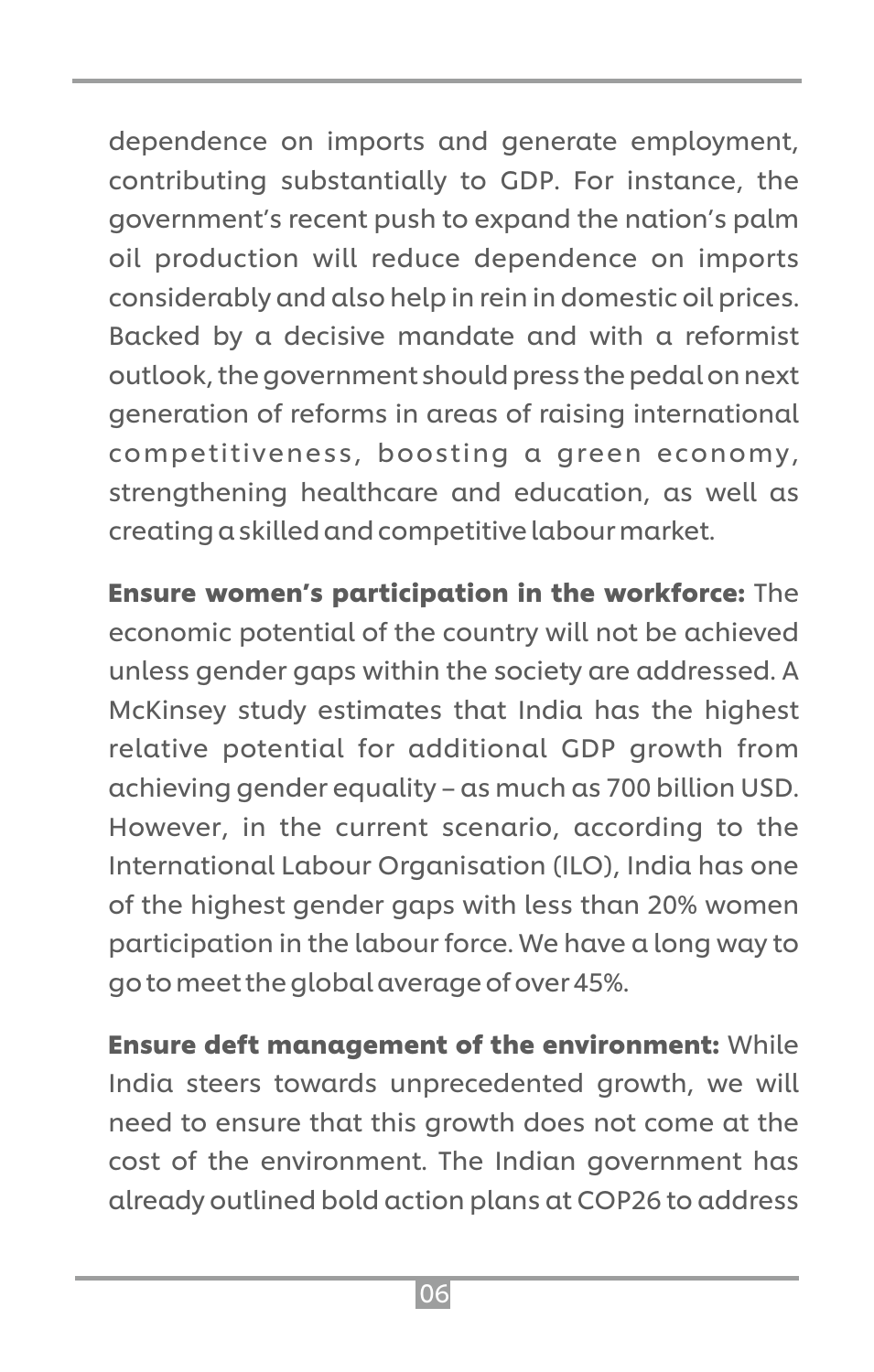this concern. India's ambitious target of raising its nonfossil fuel-based energy capacity to 500 GW by 2030; the National Hydrogen Mission and the Government's farreaching policy framework to support electric vehicles (EVs) by introducing subsidies and setting targets to transition in a time-bound manner are some of the noteworthy initiatives. India's target to achieve net zero emissions by 2070 will pave the way towards a sustainable future – a path that will require sustained commitment and efforts from all of us.

### THE OPPORTUNITY FOR BUSINESSES: PARTNERS IN NATIONAL GROWTH

The opportunities that India presents are not without challenges - we still have the largest number of malnourished children; New Delhi continues to be the most polluted capital city across the world for the fourth consecutive year and, by 2030, India may struggle to meet even half of its water demand. Unemployment in the country has been rising with over 26% youth in urban areas jobless as of Q1 FY 2021. According to the World Economic Forum, the high unemployment rate among college educated has caused 'widespread youth disillusionment' and can be a threat to India's economic stability. The challenges, while daunting, are not insurmountable. As businesses, we need to play a big role.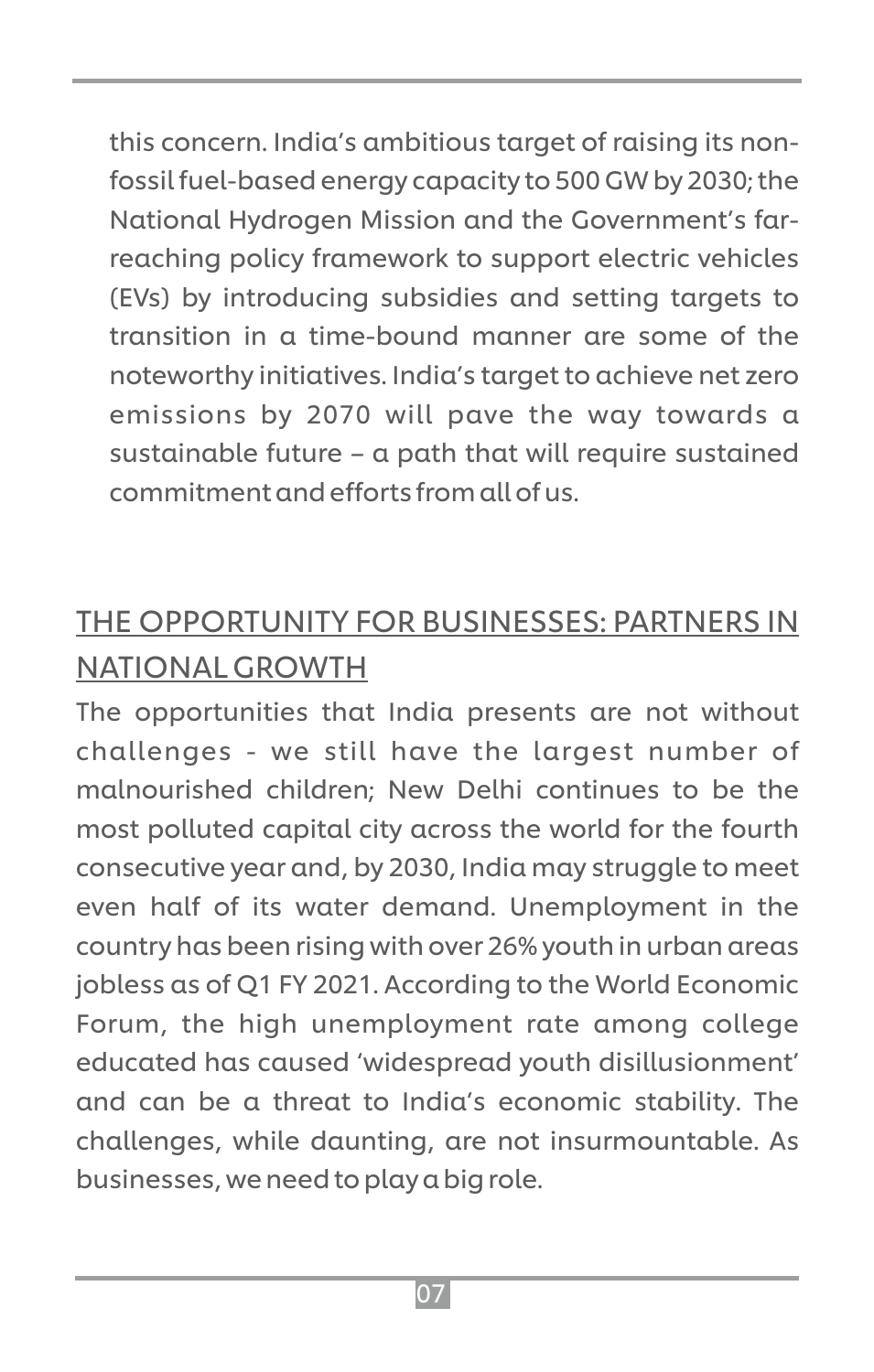As I look back on the last decade, the trust in and expectation from businesses have changed drastically. During a convocation ceremony speech at the Mudra Institute of Communication Arts (MICA) almost a decade ago, I had referred to the distinct lack of trust that citizens had in business institutions according to the Edelman Trust Barometer. According to the 2022 Barometer, business is the only institution that has retained trust levels among citizens in comparison with other institutions such as government, NGOs and the media. I see this as a position of great responsibility.

#### HUL: SERVING INDIA - TODAY AND TOMORROW

HUL has been an integral part of India's growth story over the years and has always believed that what is good for India is good for the Company. To quote Barack Obama, "Focusing your life solely on making a buck shows a certain poverty of ambition. It asks too little of yourself. Because it's only when you hitch your wagon to something larger than yourself that you realise your true potential." At HUL, we have hitched our wagon to something that is definitely a lot larger.

The Company has always believed that businesses need to deliver the 4Gs of growth – consistent, competitive, profitable, and responsible growth. This fourth G recognises that it is the role of business to not just create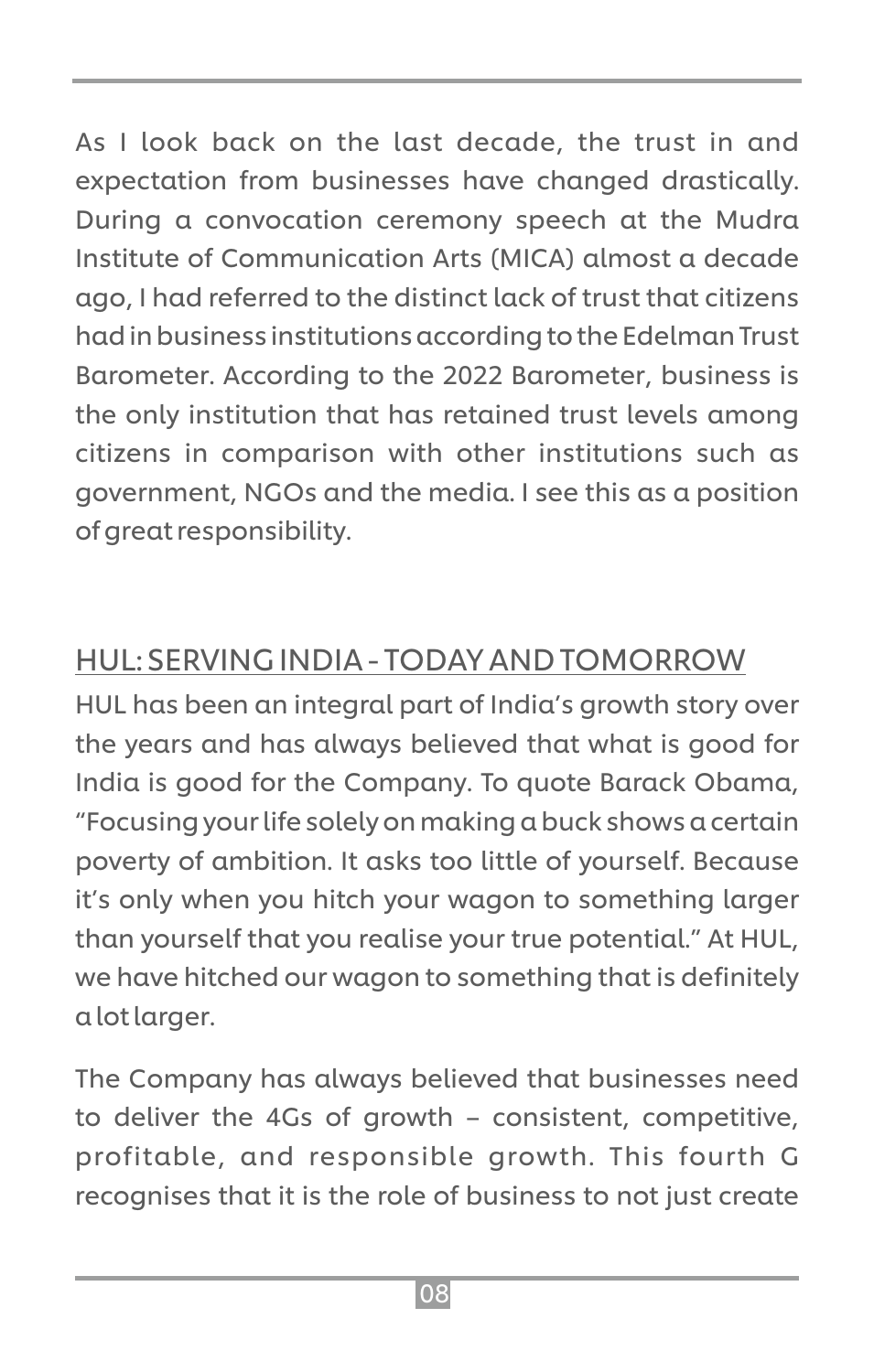economic value but also generate social value, and to do so in a sustainable way.

With more than 9 out of 10 Indian households using one or more of our brands, we realise that we have a power to impact the lives of our consumers. Our brands strive to bring about positive social change and break barriers to help build a more inclusive society through thoughtful marketing campaigns. Through several initiatives, we have been addressing challenges like water scarcity, livelihood opportunities, employability, health and sanitation among others.

Our conviction that purpose-driven brands and business can indeed deliver sustainable growth has been strengthened over the years. Today, we have crossed the ₹ 50,000 crore turnover mark. In the last decade, we have more than doubled our turnover, tripled our EBITDA and quadrupled our market cap. More importantly, we have strived to have a positive impact on the 21,000 individuals we employ across our factories and offices as well as those who are part of our value chain including distributors, suppliers, retailers and our very own `Shakti Ammas'. We have helped enable better livelihoods for many others through our community development projects including the Hindustan Unilever Foundation and Prabhat - directly or indirectly touching the lives of nearly two crore individuals!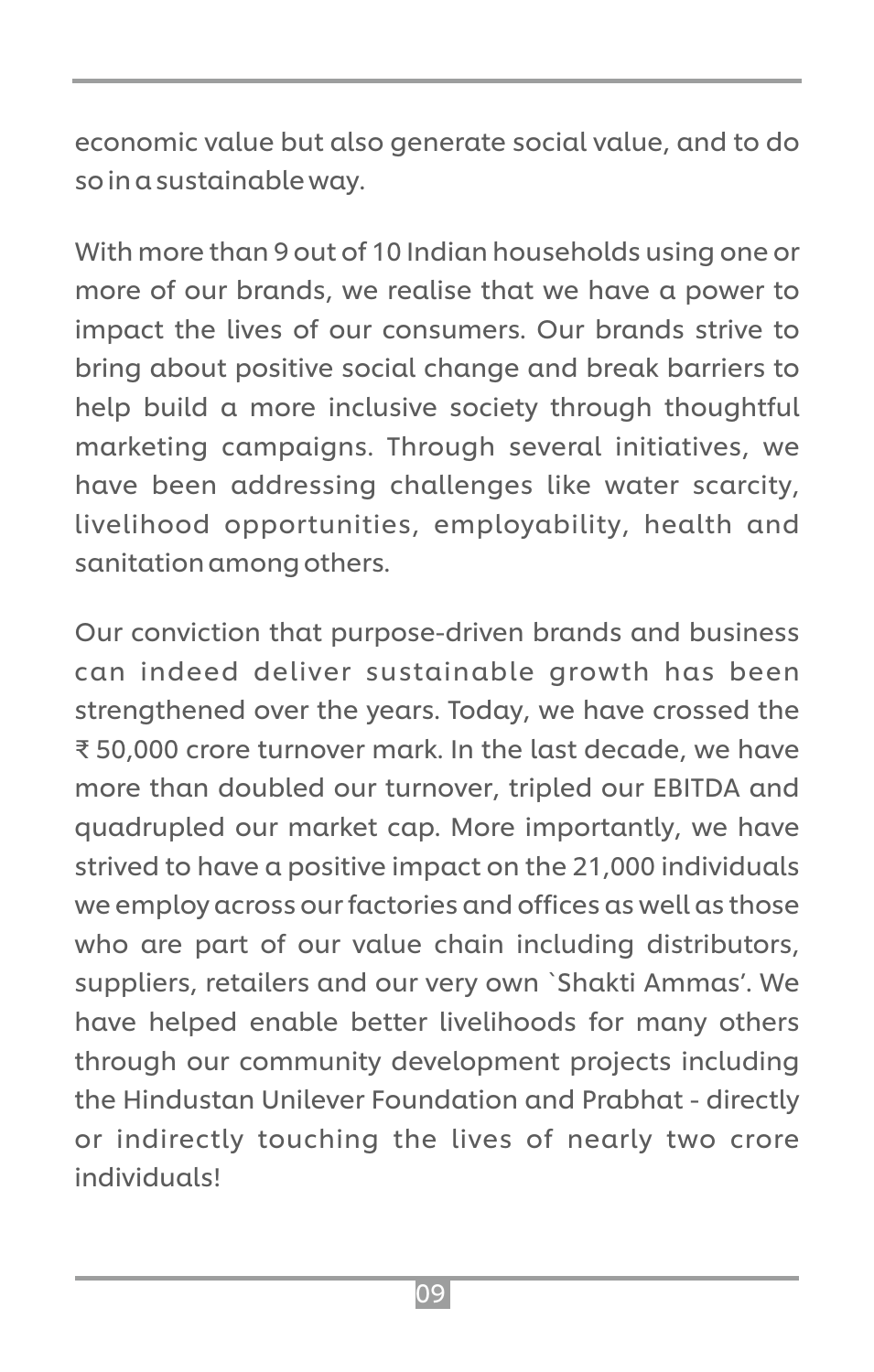### TRANSFORMING TO SERVE THE INDIA OF **TOMORROW**

To continue to serve the India of tomorrow, it is important to understand the impact of the pandemic on the Indian consumer and the trends that have evolved as a result.

For instance, people are now demanding products that not only deliver functional benefits but are also good for the planet and for people. Forecasters are predicting a new `green awakening' and increased `climate literacy' among consumers especially after the fragility of the planet was exposed during the pandemic. Health awareness among consumers continues to evolve post the pandemic and has now extended to cover mental and holistic wellbeing. Adoption of technology too has been at an accelerated pace among Indian consumers. It wouldn't be an overstatement to say that India is witnessing a digital revolution.

In fact, with an increased adoption of digital, the shopper journey has now become phygital. A consumer may engage with a brand on social media, experience the product in a physical store, get prompted to make a purchase through advertisements on their social media feeds and finally make the purchase through e-commerce platforms. As a result, brands need to be present everywhere and communicate consistently to stay top of mind. But that's not all. In a nation of paradoxes, critical to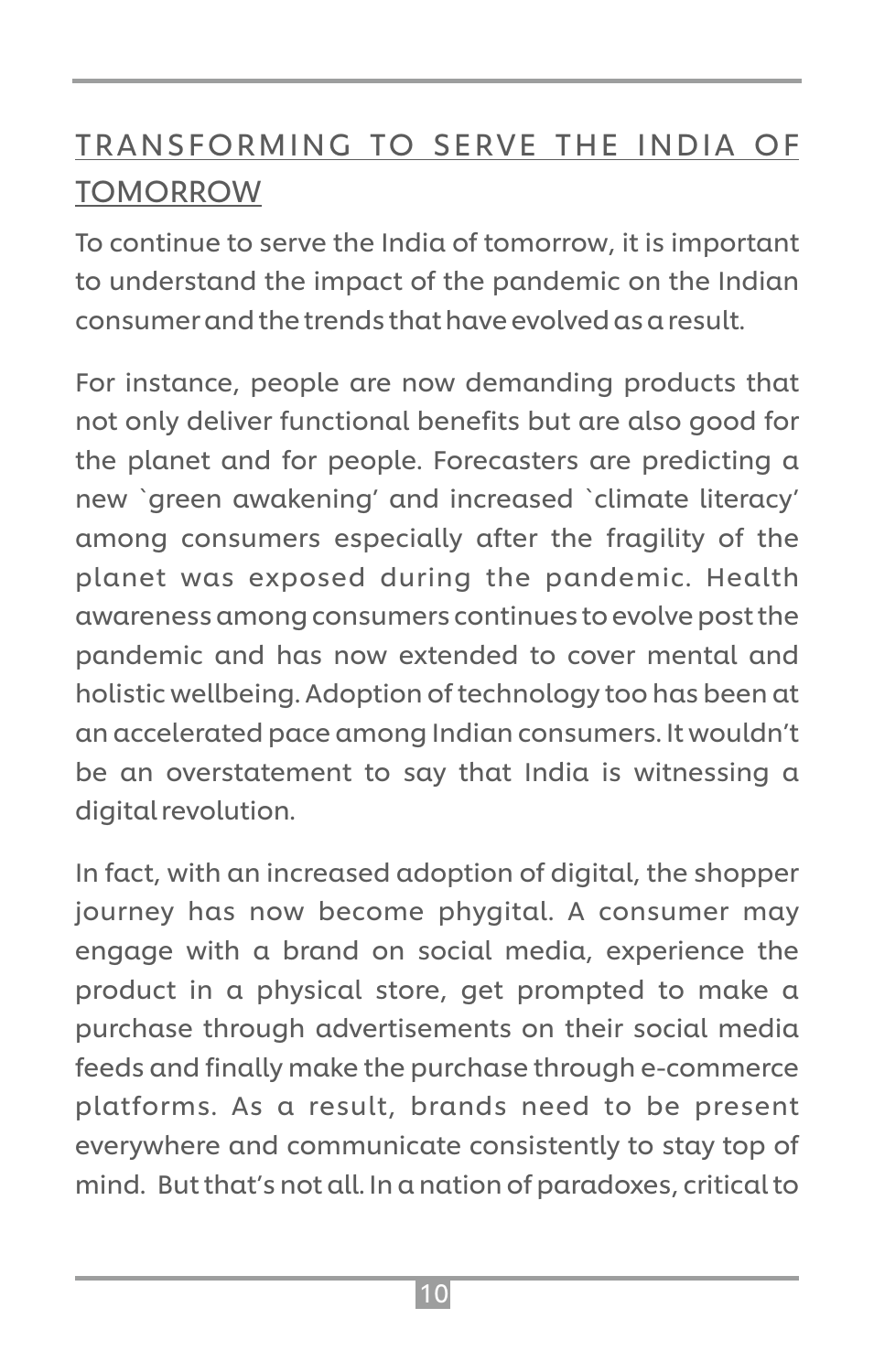unlocking value is de-averaging – we will need to win in rural as well as urban, in mass as well as premium, in traditional as well as digital.

At HUL, we are embedding sustainability across the value chain and beyond through what we call the 'Compass'; our strategy to make sustainable living commonplace. We believe that the Compass will help us deliver superior performance and drive sustainable and responsible growth. We are building technology muscle to serve our customers and consumers even better. We are determined to showcase that there can never be a trade-off between purpose and performance.

Building an Intelligent Enterprise: We embarked on a journey to `Reimagine HUL' by addressing the surging digital ecosystem and bringing data and technology centre-stage in our business. This was seven years ago.

The vision for `Reimagine HUL' now is to create a solution that is fit for the complexity of the business and the emerging needs of our consumer. We are building distinctive capabilities to make our core business smarter and more efficient. We are creating new bespoke platforms and ecosystems to address differentiated consumer and customer needs and a value chain that delivers the scale and efficiency of the large and at the same time, builds the nimbleness of the small. Today, we are on a journey to build an Intelligent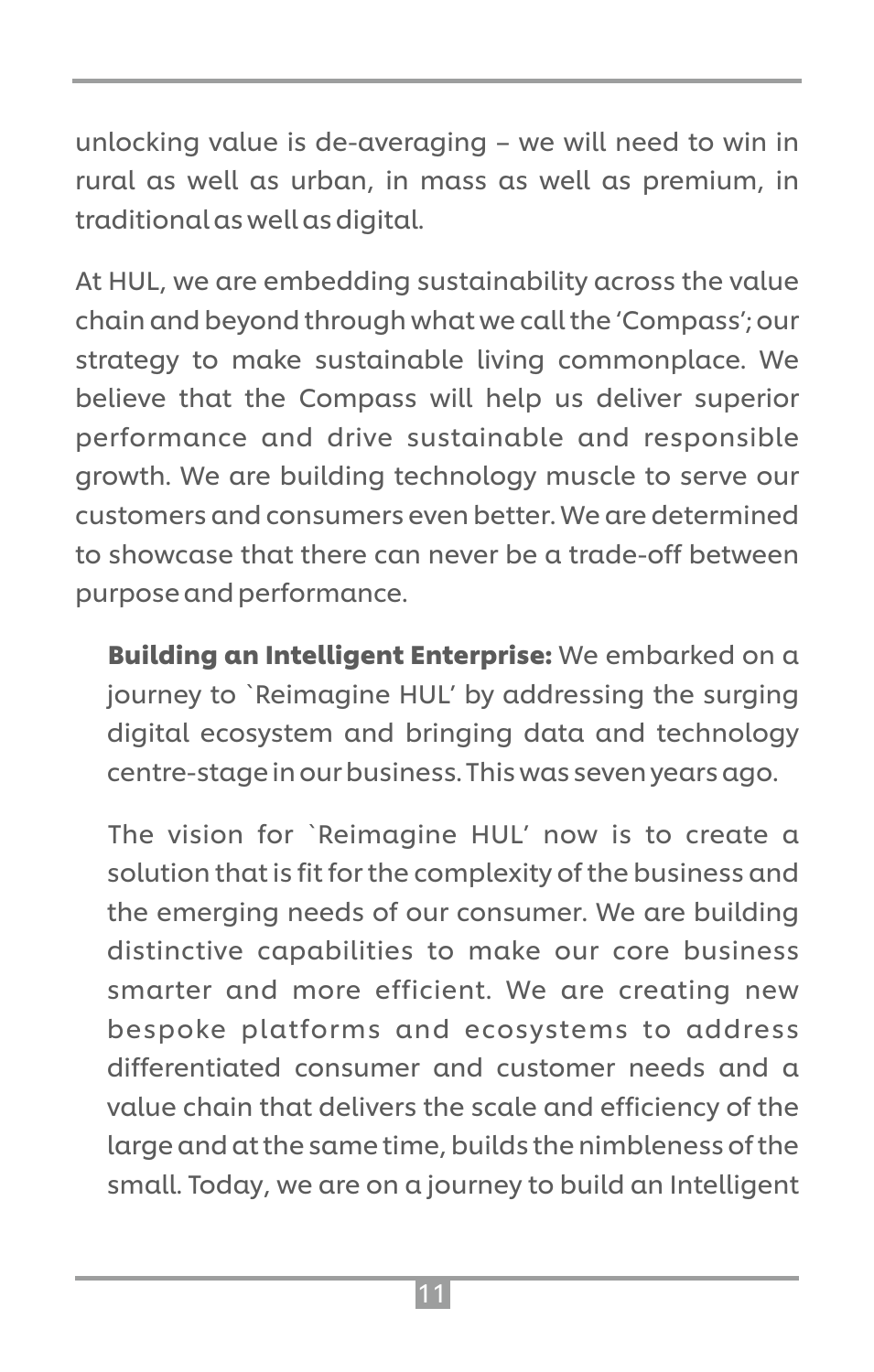Enterprise that is data-led, machine-augmented and is fit for the heterogenous nature of the country.

Let me illustrate this with an example: We are addressing the heightened expectations of our consumers at every juncture of an increasingly complex shopper journey. Our content hubs such as BeBeautiful and Cleanipedia talk to consumers about trends and products; Smartpick allows small pack trials and Direct to Consumer (D2C) channels allow consumers to make the final decisive purchase. When it comes to our customers, Shikhar - our e-Business to Business (e-B2B) app, which helps retailers track and place orders now reaches over 8 lakh outlets.

Similarly, we are digitising our supply chain to enhance agility and flexibility to face an increasingly volatile business environment. Artificial Intelligence & Machine Learning are being leveraged for better forecasting and planning. We are extensively using automation to drive more reliable fulfilment with reduced lead times. To deliver an unbeatable customer experience in terms of delivery reliability and real-time feedback, we have launched 'Samadhan', a tech-enabled customer delivery mechanism. All these will collectively result in improved customer service, better efficiencies, and reduced costs. Recently, our tech-driven Dapada manufacturing unit became the first Fast Moving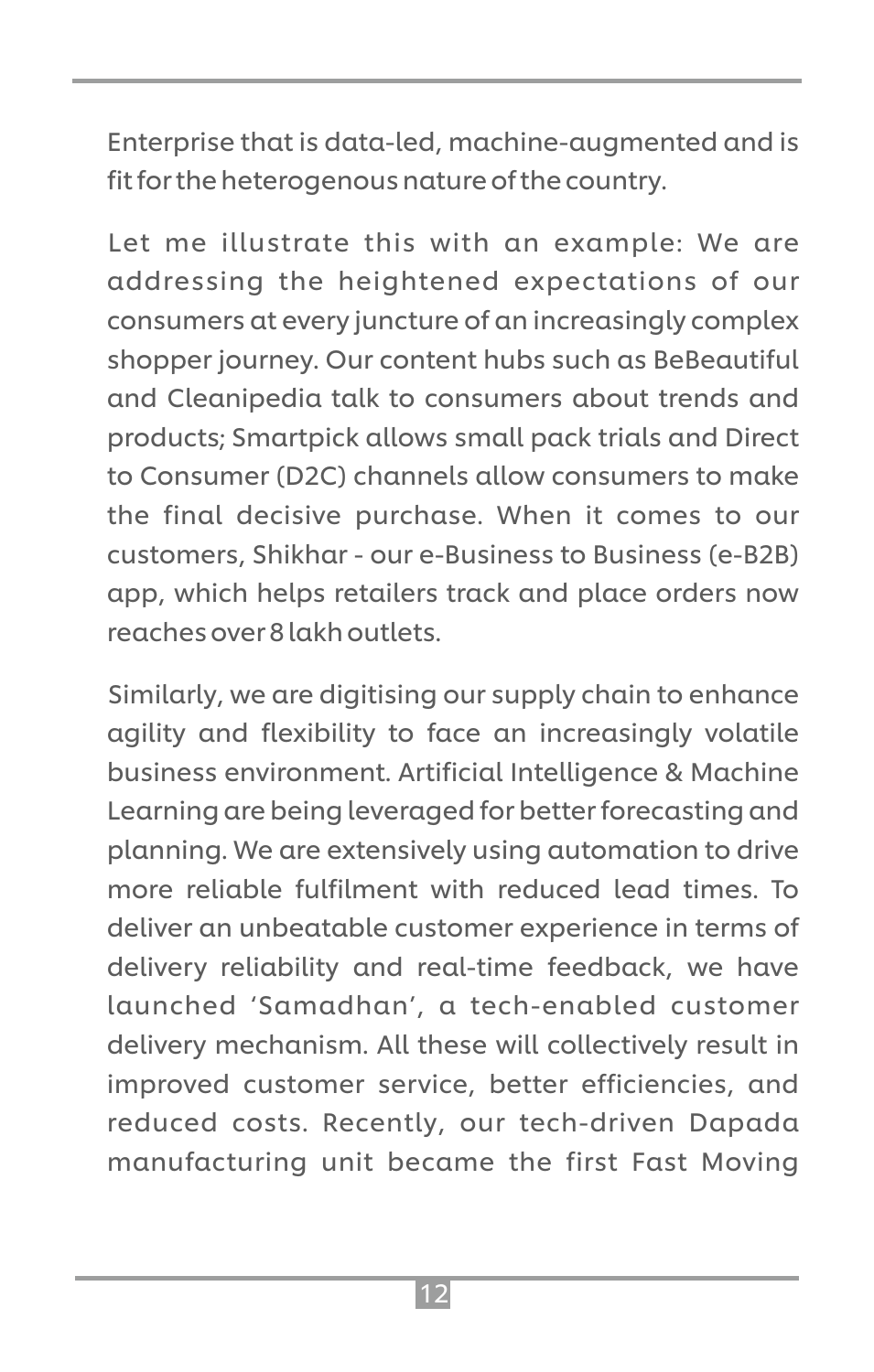Consumer Goods (FMCG) factory in India to join the World Economic Forum's Global Lighthouse Network.

HUL's Intelligent Enterprise of the future is envisaged as a web of intelligent ecosystems – consumer, customer and operations, that speak to each other and use a technology-first, data-led approach. We envision this future-fit plan to power growth for the next decade in the new India.

Embedding Compass: We have long held the belief that being a responsible, sustainable business only makes us stronger and, better. In fact, it's the ONLY way to do business.

We believe that Brands with Purpose Grow, Companies with Purpose Last, and People with Purpose Thrive. Through the Unilever Compass strategy, we aim to demonstrate that financial results and sustainable business are complementary.

The Compass translates into a set of actions and commitments that are designed to improve the health of the planet and society.

Environmental Sustainability: At HUL, we are committed to achieve net zero emissions for all our products from sourcing to point of sale by 2039.

We have already reduced  $CO<sub>2</sub>$  emissions per tonne of our production by 94% compared to our 2008 baseline.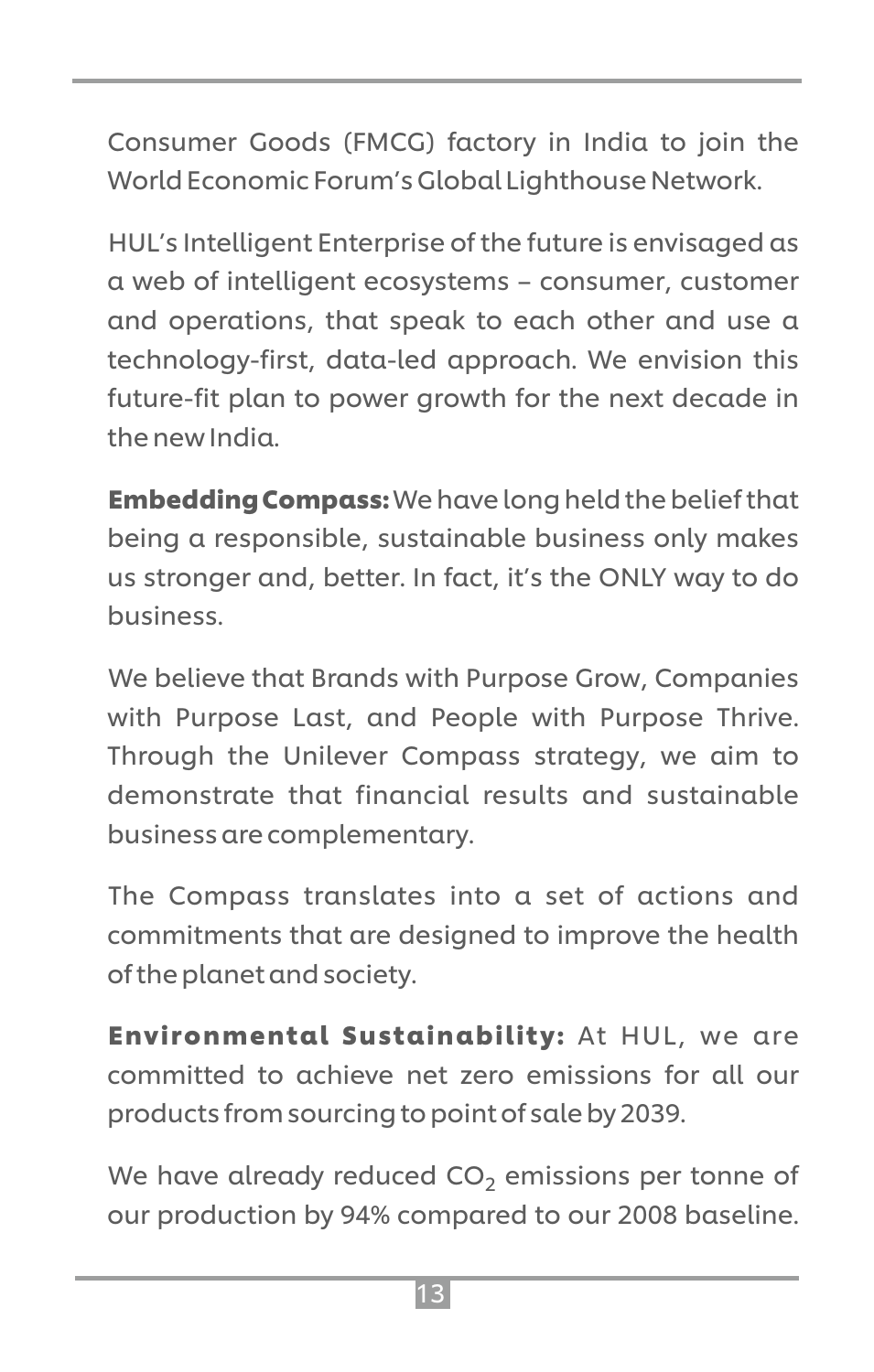We have completely eliminated  $CO<sub>2</sub>$  emissions from thermal energy in our operations by replacing coal with greener alternatives such as biomass and biodiesel. By 2030, we will move away from fossil fuel-derived chemicals in our cleaning and laundry products, unlocking new ways of reducing our carbon footprint.

Along with our partners, we are tackling the most visible environmental issue in the consumer goods industry: plastic packaging. We are driving waste management pilots through tie-ups with various organisations including NGOs deploying mass collection, processing and disposal models. We are also creating awareness amongst consumers on waste segregation at source and disposal methods. In 2021 we became plastic neutral, which means, we collected and disposed more plastic waste from the streets of India than the plastic we use in the packaging of our finished products.

Water, a resource that is not only essential for our business, but also supports the lives and livelihoods of people, is yet another area of focus for us. Through the Hindustan Unilever Foundation (HUF), a not-for-profit company that was set up in 2010, we support and amplify scalable solutions that can help address India's water challenges. Till date, the foundation along with its partners, has delivered cumulative water potential of over 1.9 trillion litres – this is more than the drinking water needs of the entire population for a year. We aim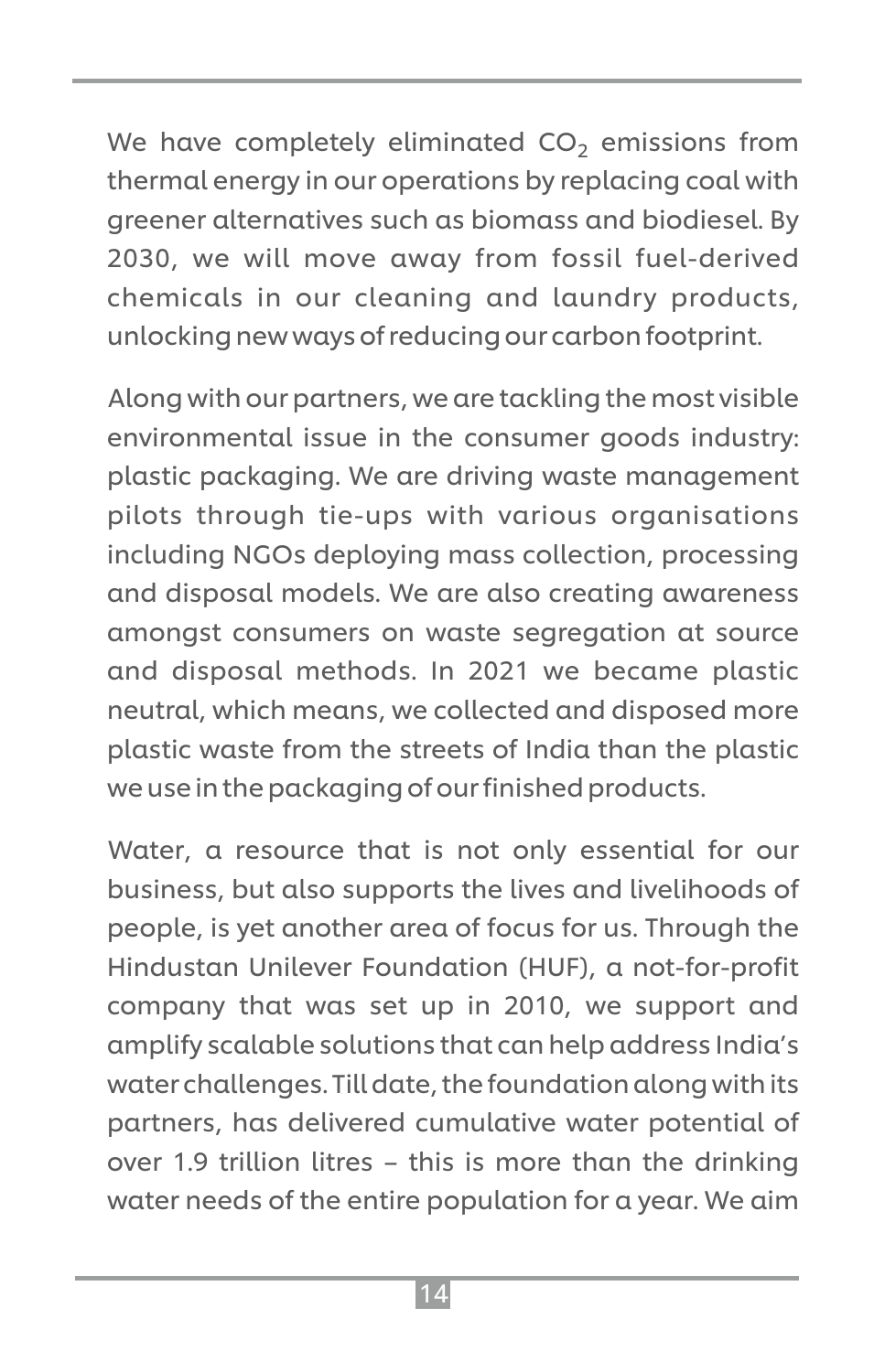to contribute towards creating three trillion litres of water potential in India through HUF by 2025.

**Social Equity:** Another key commitment that we have made is to build more resilient and equitable communities by raising living standards, advancing equity, diversity and inclusion and preparing people for the future of work.

As the biggest FMCG company in India, we believe we can help raise standards of living for not only those who work with us across our value chain, but also make an impact on communities where we operate.

Our 'Shakti Ammas' are a classic example. By empowering women micro-entrepreneurs, we've helped over 1.6 lakh Shakti entrepreneurs across 18 states to generate income for themselves and also cater to the needs of their communities. That's not all. Project Shakti, in many ways, has brought about a complete reversal of the social order with the woman of the family commanding respect at her home and in the community for being an entrepreneur and a bread earner.

We are also committed to ensure that everyone who directly provides goods and services to the Company earn at least a living wage or income by 2030. A living wage or living income is one that gives people enough to provide for their family's basic needs for food, water,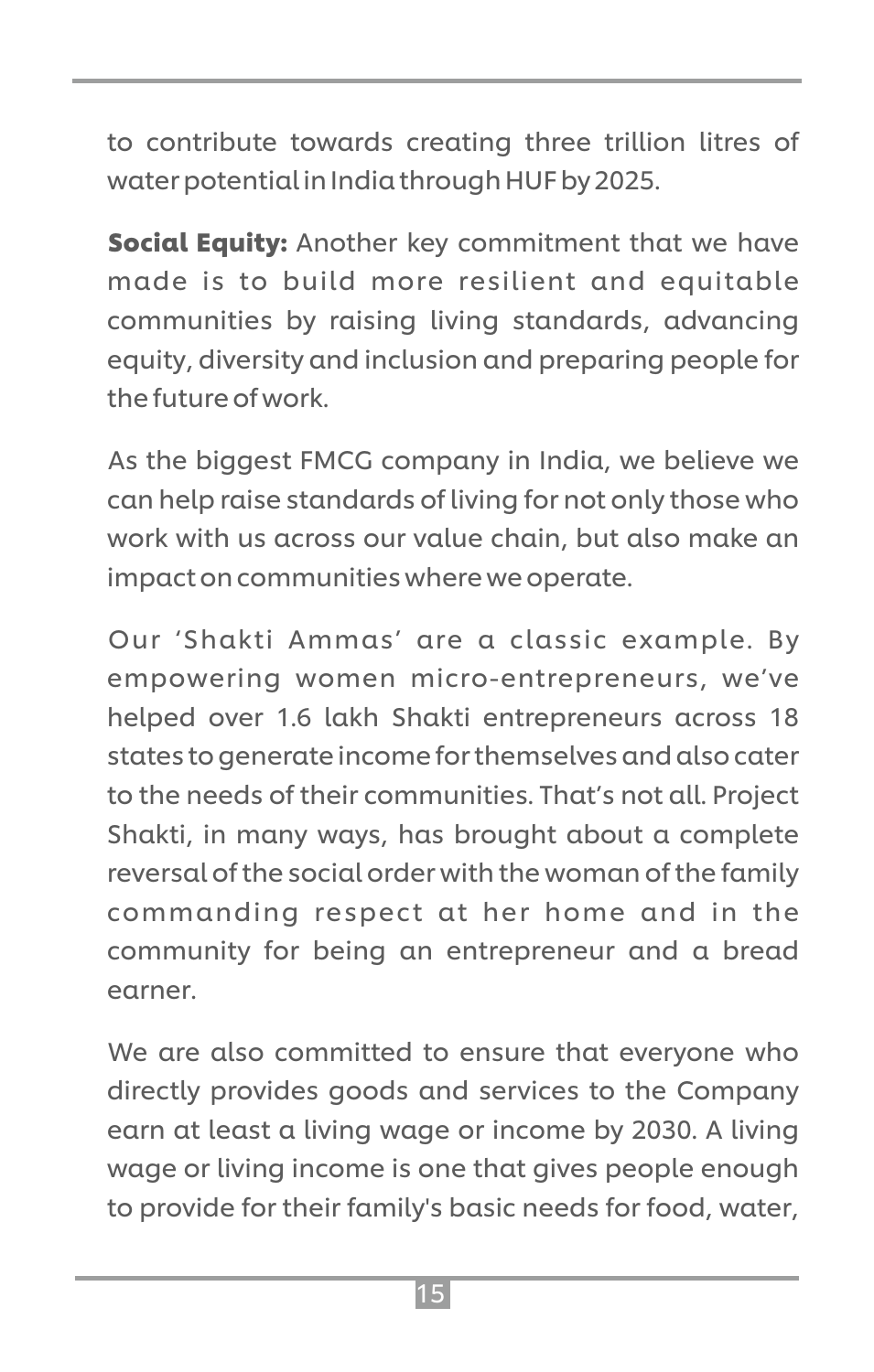clothing, housing, education, transportation and healthcare. It also allows for some discretionary income and includes enough provision to cover unexpected events. In countries like India a living wage is significantly higher than the legally mandated minimum wage.

Ensuring that people earn a living wage or income is a critical step towards building a more equitable and inclusive society. When people earn a living wage or income, there is a direct benefit to the economy, as it stimulates consumer spending, aids job creation, helps small businesses, decreases employee turnover and improves job productivity and quality – overall creating a virtuous cycle of economic growth. Our social commitments include supporting 20 lakh Small and Medium-sized Enterprises to grow their business by 2025, pioneering new models that allow employees with flexible employment options and increasing the proportion of people with disabilities in our workforce, among others.

Through Project Prabhat, Hindustan Unilever's community development initiative around key sites, we have been imparting employable and future-ready skills to women, people with disabilities, transgenders, sex workers, and the youth of India. The training sessions focus on areas that are relevant for building livelihood opportunities locally - such as beauty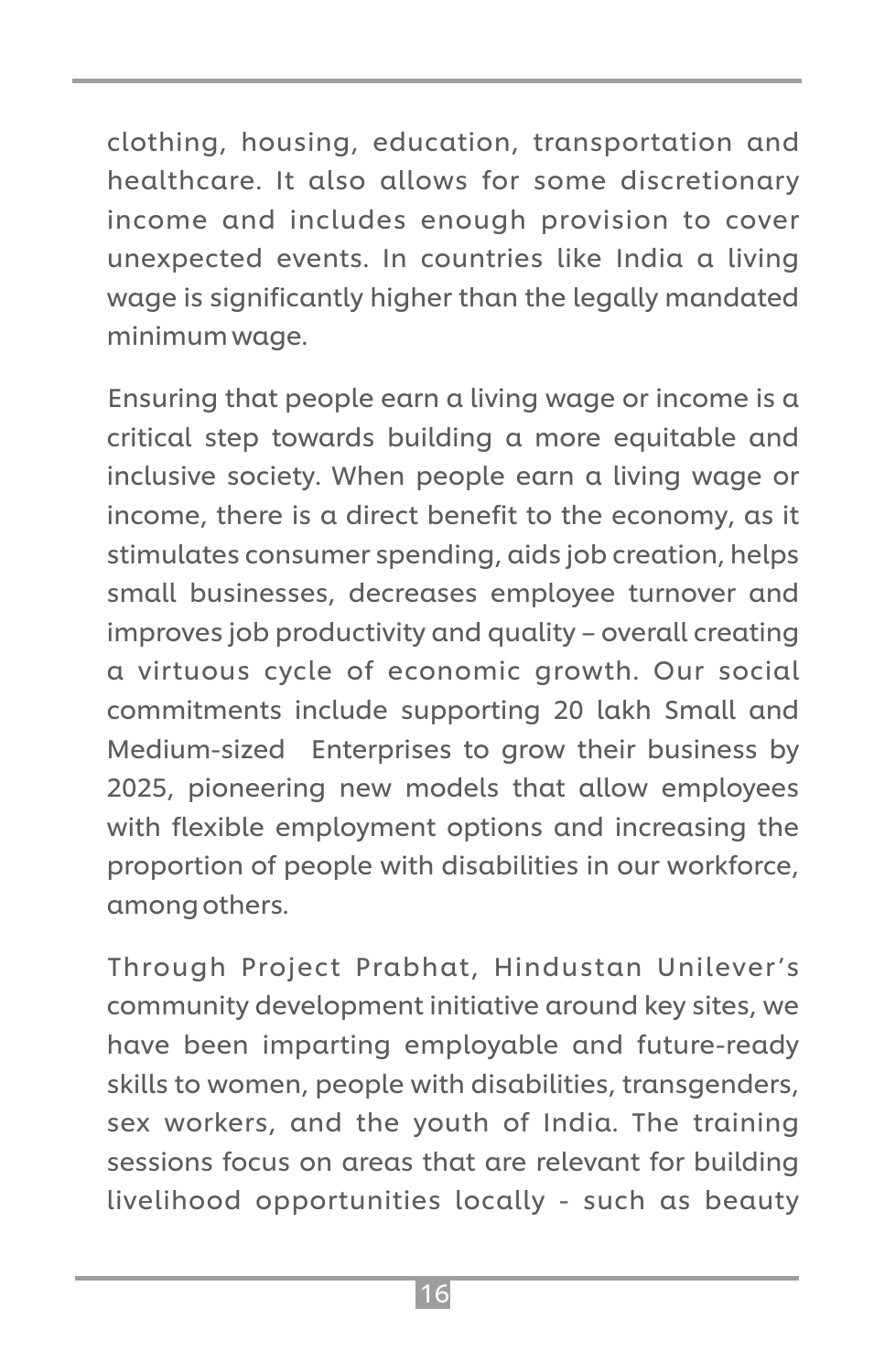and hair care, tailoring, retail sales, electricals, e-commerce, data entry operator/tally, web and graphic designing, laptop and mobile repair, welding and plumbing and more. Furthering the entrepreneurship agenda under the farm-based livelihood inter ventions at Prabhat, we have undertaken specific agri-value chain interventions that aim to reduce the input costs and increase the quality and quantity of produce. Prabhat has, so far, impacted over 70 lakh lives across 21 states.

HUL is amongst the largest buyers of agri-commodities like tomatoes, cereals, tea, coffee and dairy. We are empowering a new generation of farmers and smallholders to protect and regenerate their environment by adopting sustainable agricultural practices that not only improve crop yield but also positively impact the environment. We are increasing transparency, using technology and introducing leading-edge regenerative farming practices that we believe will help us produce crops with sufficient yield and nutritional quality to meet existing and future needs while keeping resource inputs as low as possible.

Our association with Sahyadri Farms, India's largest Farmer Producer organisation that is 100% owned and operated by farmers is a great example of creating a sustainable agri eco-system. While Sahyadri helps us meet the rising demand for ketchup, HUL lends global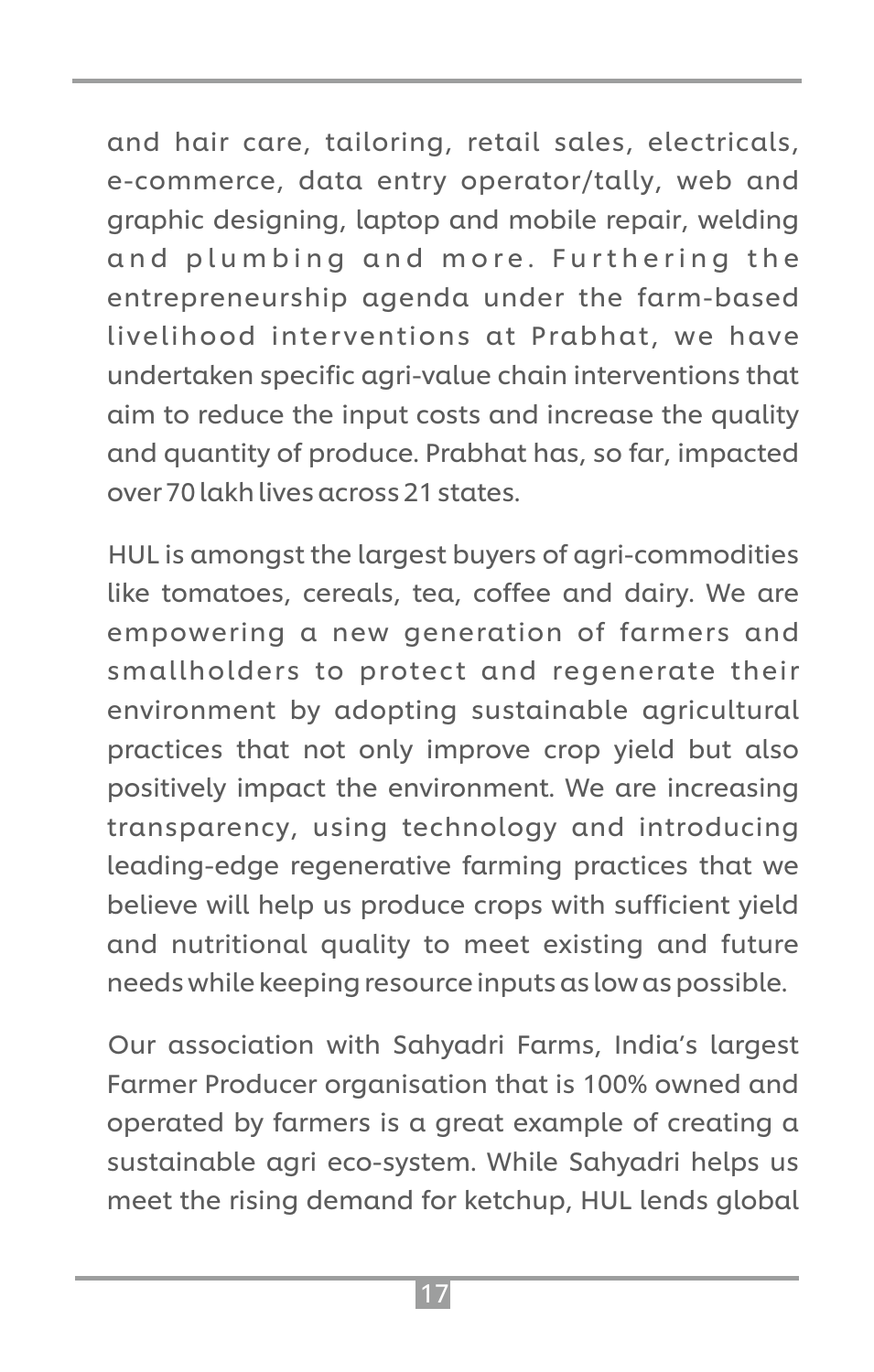responsible farming acumen that helps in improvement of crop yield, crop quality and reduce losses due to assured market access for the farmers and better overall price realisation.

## FUTURE-READY LEADERS: KEY TO DRIVING INDIA'S GROWTH TRAJECTORY

Above all, to be able to decisively steer the business to its true potential and to serve the needs of a nation, we will need the right kind of leadership. We will need leaders who are convinced that sustainable business models will be the only way to do business in the future. We will need leaders who not only have the right skill sets but also are comfortable with chaos and ambiguity. We will need leaders who are driven, not just by results but, equally by a moral compass; a true north.

At HUL, we have been focusing on attracting, developing and retaining meritorious talent from across the country. We have a holistic approach towards honing our talent pipeline and building leadership capabilities in our people. We encourage our people to define their individual purpose and help them realise it through meaningful actions. We groom our young managers with early exposure to varied roles and responsibilities. We are even harnessing technology to prepare our employees for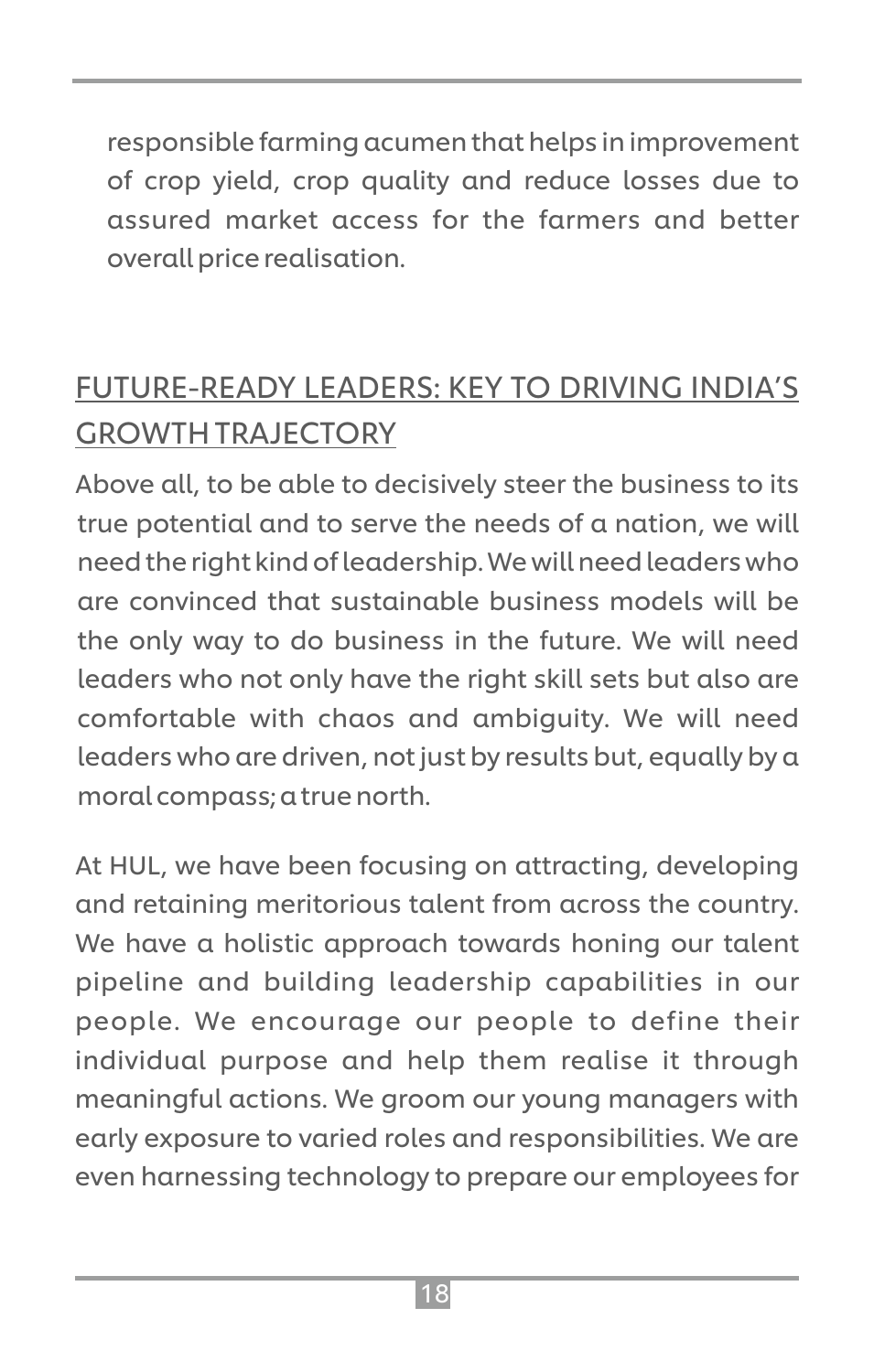the world of tomorrow. We encourage a culture of lifelong learning in our people and believe that with the current pace of change, it is indeed important to reskill and upskill ourselves at every turn.

Our talent practices have ensured that we continue to be `No. 1 Employer of Choice' across industries in India. More than 400 CXOs in India today are from HUL. In fact, we have often been called the CEO factory for building business leaders who have served industries in India as well as globally across Unilever over the years.

We have also been endeavouring to create an inclusive workplace where everyone feels that they belong and are able to thrive. Having identified our equity, diversity and inclusion priorities – gender, people with disabilities and LGBTQI+ communities, we are now building capabilities of our business leaders to support equity advocacy, diversity awareness and psychological safety in their teams. In our gender diversity journey, we now have 44% women at managerial levels and are focusing our attention in bringing on board women in our extended sales ecosystem and also in our factories.

#### **CONCLUSION**

As India moves forward, we will face both challenges and opportunities. In order to overcome the challenges and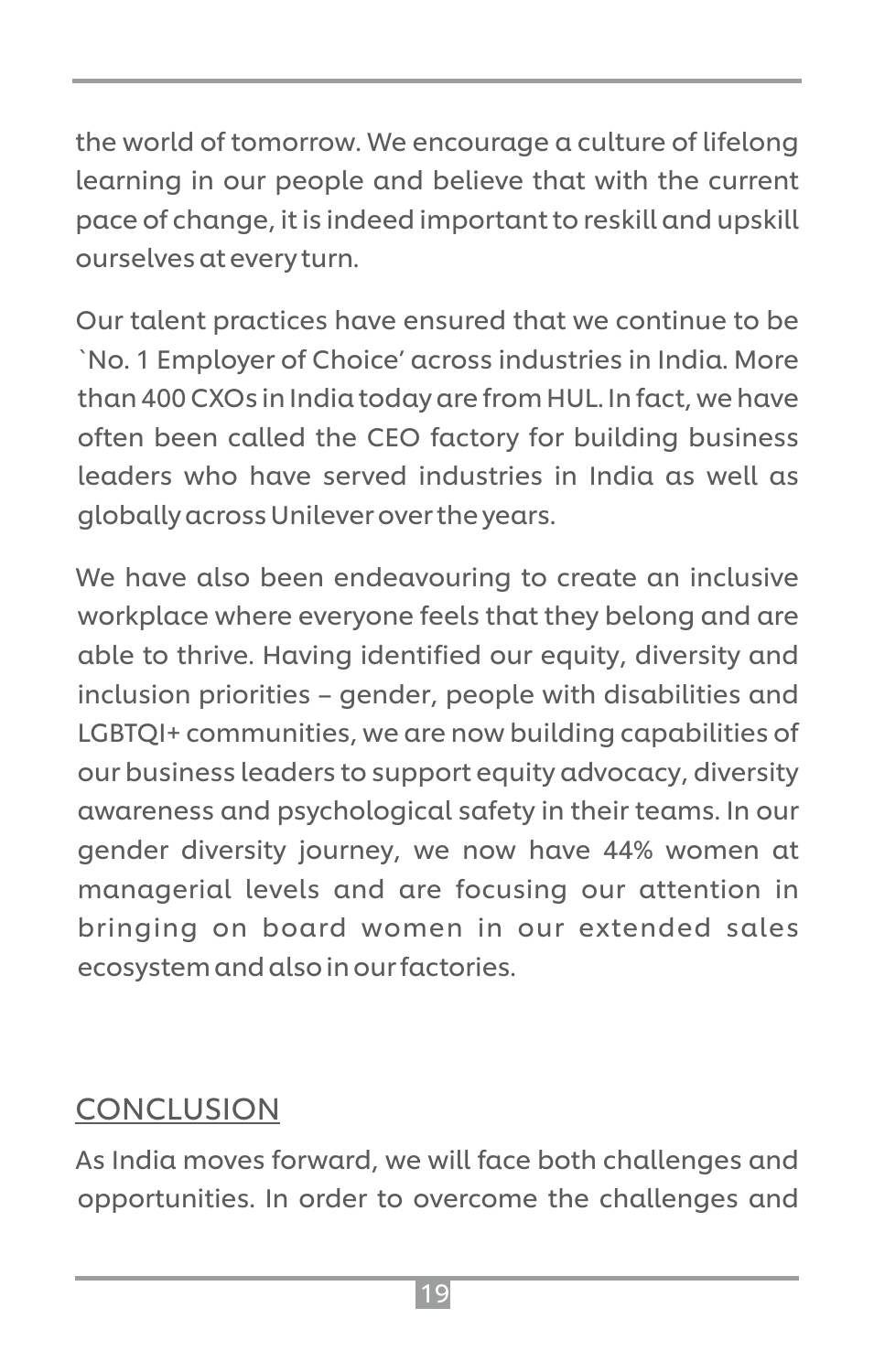realise the enormous opportunities that exist, it is imperative to ensure that the next phase of growth for the nation is both sustainable and equitable. Businesses can play a key role in this transformative journey.

At HUL, we will continue to serve our consumers by leveraging technology across the value chain while taking care of people and the planet. We will continue to build leaders who believe that sustainable business is the only way forward, and at the same time create an inclusive work culture that enables everyone to be their best selves. We will continue to keep India first, for we believe that what's good for India, is good for HUL.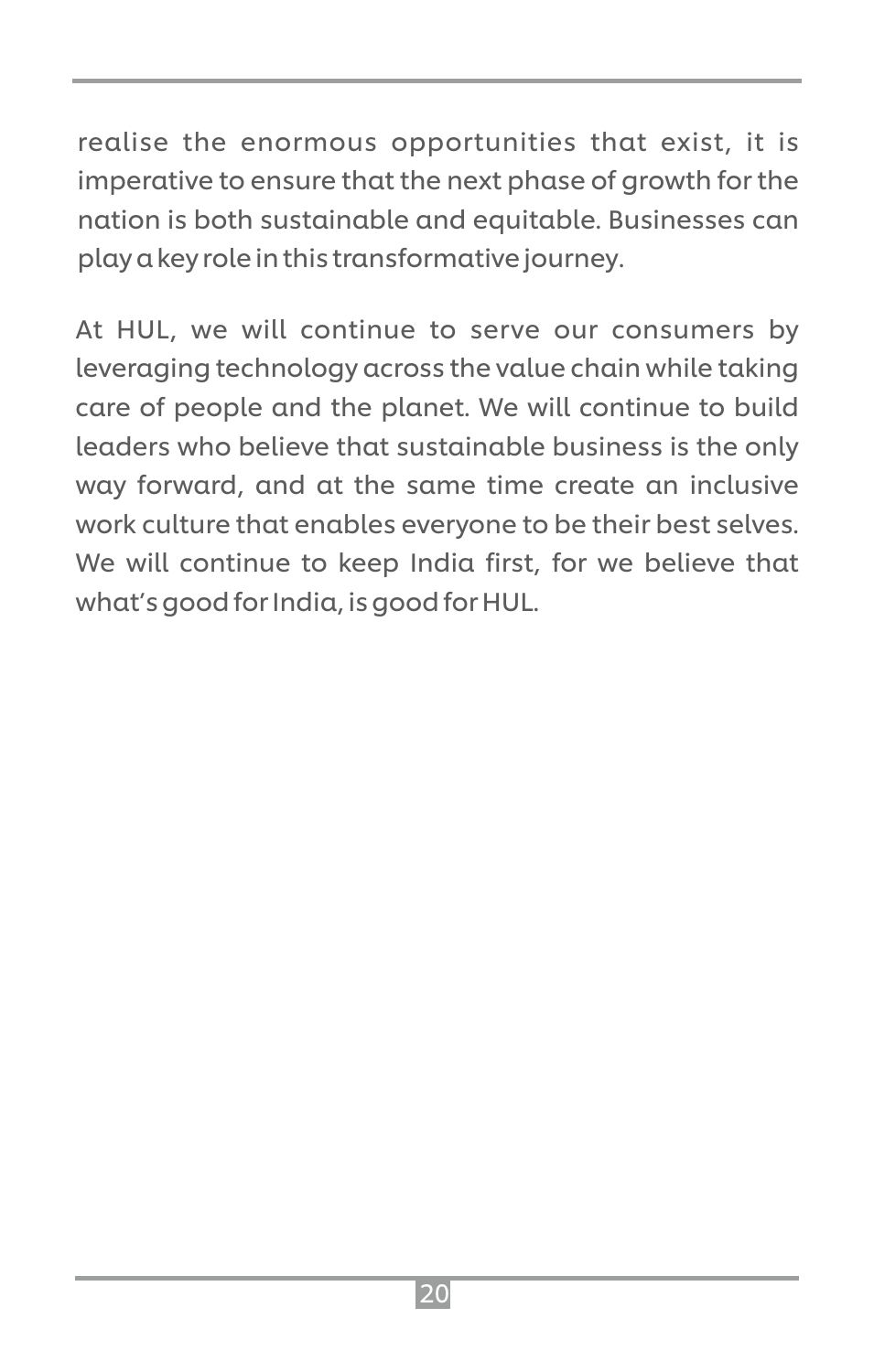Published by Prasad Pradhan, Head – Sustainable Business & Communications, Hindustan Unilever Limited, Unilever House, B. D. Sawant Marg, Chakala, Andheri (E), Mumbai - 400 099.

The speech can also be accessed on the company website http://www.hul.co.in